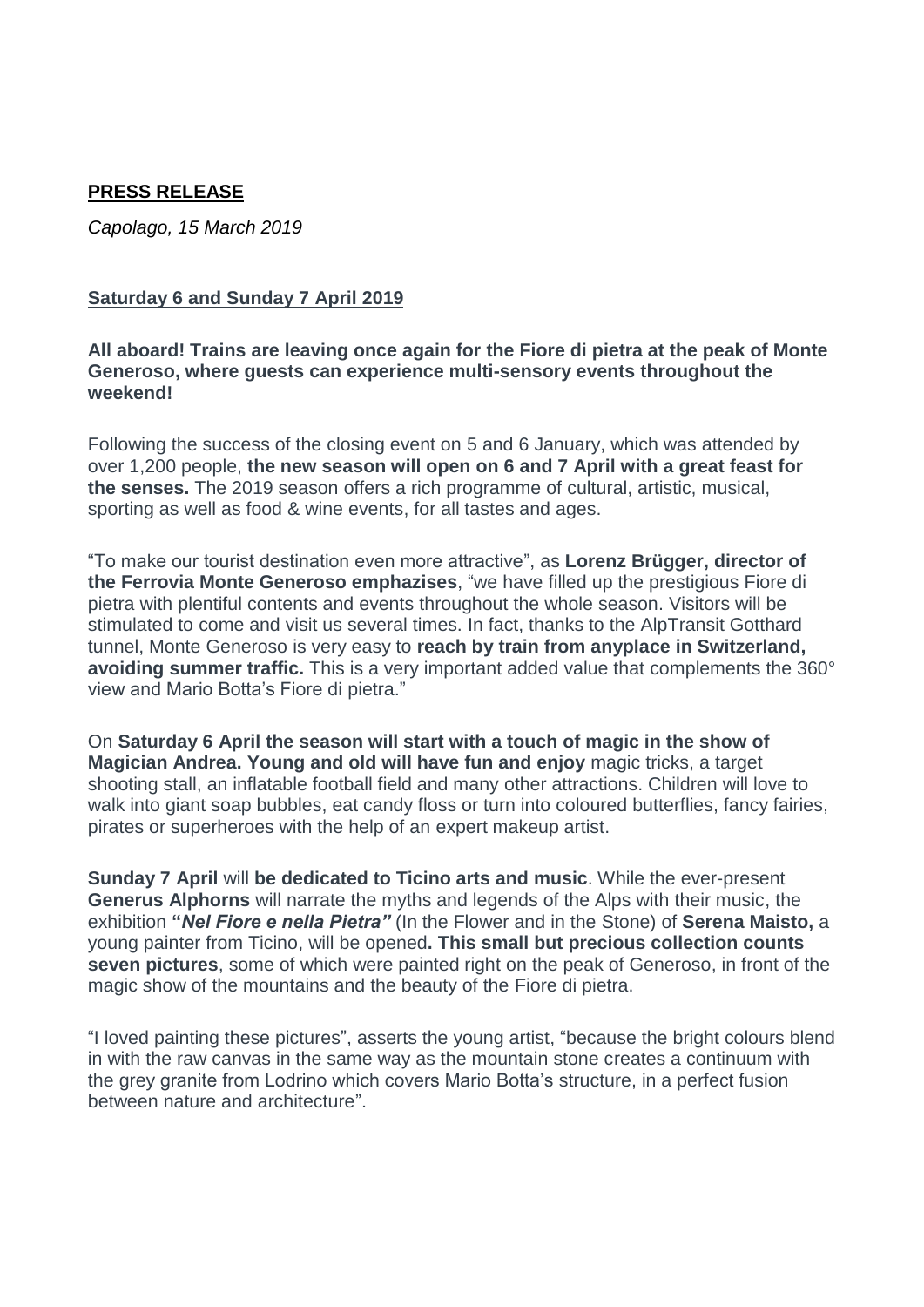The exhibition will be open to the public until June 30. On **21 April and 19 May**, from 10 a.m. to 2.30 p.m.**, the artist will be present at the Fiore di pietra to meet visitors**.

As well as enjoying a breath-taking 360° view, it will be possible to observe the **Sun, Venus, Mercury** and other stars of important dimensions at the telescope in the astronomic Observatory, with the tireless passion of an expert stargazer to guide you**.**

**Special price for a return trip Capolago-Vetta, valid all day:**

Adults: CHF 27.00 Juniors 6-15: CHF 13.50 Children 0-5: free of charge

**Daily specials on the opening weekend** 

Saturday 6 April – Bratwurst and French fries – CHF 12.00 Sunday 7 April – Polenta with braised meat – CHF 15.00 / Polenta and cheese - CHF 12.50 / Polenta and milk CHF 10.00

------------------------------------------------------------------------------------------------------------------------ **Some of the most successful promotions of 2018 will be valid, with some changes,** until 31 May:

- **People over 60 (CHF 29.00)** from Monday to Friday
- **Families (CHF 54.00 - max. 2 adults and 2 juniors)** from Monday to Friday
- **Business lunch (CHF 59.00 - train trip included)** from Monday to Friday
- **The combined ticket, train trip and daily special (adults CHF 54.00 and juniors 6-15 CHF 34.00) is valid every day**, including the weekend.

# **We also have new special offers for the 2019 season**:

- **A season ticket** which allows visitors to enjoy the cool temperatures at an altitude of 1704 meters and escape the summer heat anytime they wish **(CHF 150.00 if purchased before 15 April)**,
- **Free train trip on one's birthday**
- And last but not least every day **until 31 May** it is possible to enjoy a **tandem flight over Ticino with a paraglider** departing from the peak of Monte Generoso (CHF 280.00 instead of CHF 300.00, train trip included) / accompanying adults or juniors (CHF 27.00)